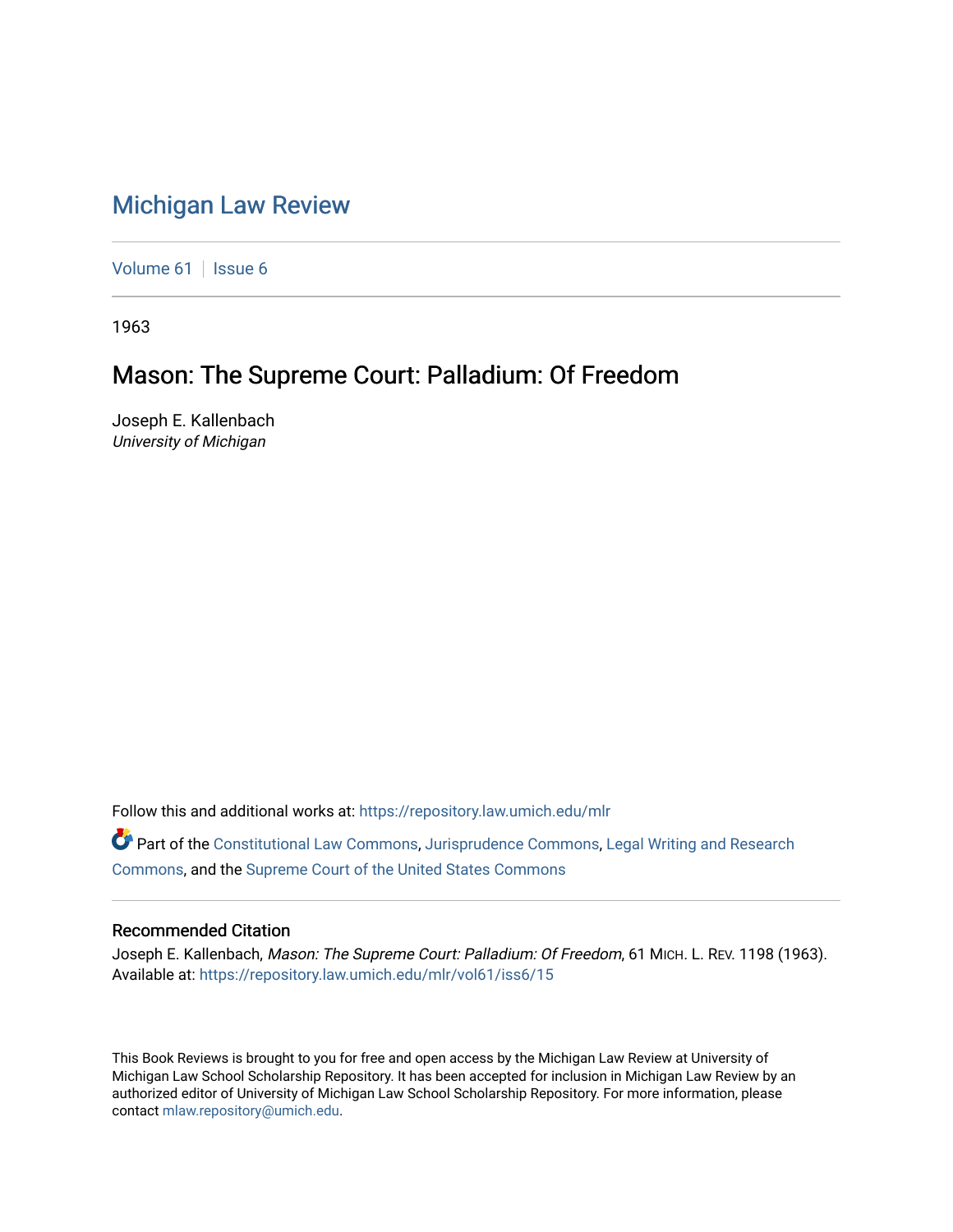#### RECENT BOOKS

THE SUPREME CouRT: PALLADIUM: OF FREEDOM. By *Alpheus T. Mason.*  Ann Arbor: The University of Michigan Press. 1962. Pp. 207. \$4.95.

What is the *true* view of the Supreme Court and its role in the American system of government? In taking upon itself the ultimate power to decide controversies regarding the meaning and application of the Constitution as the fundamental law, has it acted as usurper or grantee? Is it essentially an instrument of democracy and popular self-government or of oligarchy and minority rule? As expounder and enforcer of the great principle of limited government under law, is it the Vehicle of Revealed Truth, the Nation's Conscience, our Palladium of Freedo~, Democracy's Indispensable **Crutch,**  or merely one of a number of Power Groups in a wonderfully contrived system of checks and balances?

These and other related questions make up the subject under inquiry in this notable study by Professor Mason,<sup>1</sup> one of the nation's outstanding authorities on the Supreme Court and its works.2 The book is an expansion of the William W. Cook Lectures delivered in the Spring of 1962 at The University of Michigan. As may be inferred from the title, the central thesis is a defense and justification of the institution of judicial review. The summarizing conclusion (p. 178) is:

"By protecting the integrity and unimpeded operation of the entire process by which majorities are formed, judicial review becomes a surrogate for revolution and contributes positively to the preservation of democracy...

"The Court is the palladium of free government. Its decisions, based on reason and authority, have a moral force far exceeding that of the purse or sword.... The Justices inform by both precept and example. They make vocal and audible the ideals and values that might otherwise be silenced. Far from discouraging civic responsibility, judicial decisions and Supreme Court opinions are among the greatest educational forces in America. In passing judgment on living issues, in resolving complexities which are at any given moment puzzling and dividing us, it teaches the demanding lesson of free government."

Before he arrives at this conclusion, Professor Mason ranges over a wide sweep of American political experience. In his introductory chapter, entitled "Political System Without a Model," he surveys the formation of

[ 1198]

<sup>1</sup> McCormick Professor of Jurisprudence, Princeton University.

<sup>2</sup> Some of Professor Mason's other books on the Supreme Court are: BRANDEIS, A FREE MAN'S LIFE (1946); THE SUPREME COURT: VEHICLE OF REVEALED TRUTH OR POWER GROUP 1930-1937 (1953); AMERICAN CONSTITUTIONAL LAW, INTRODUCTORY ESSAYS AND SELECTED CASES (1954) [CO-author with Beaney]; SECURITY THROUGH FREEDOM: AMERICAN POLITICAL THOUGHT AND PRACTICE (1955); HARLAN FISKE STONE: PILLAR OF THE LAW (1956); THE SUPREME COURT FROM TAFT TO WARREN (1958); THE SUPREME COURT IN A FREE Society (1959) [co-author with Beaney].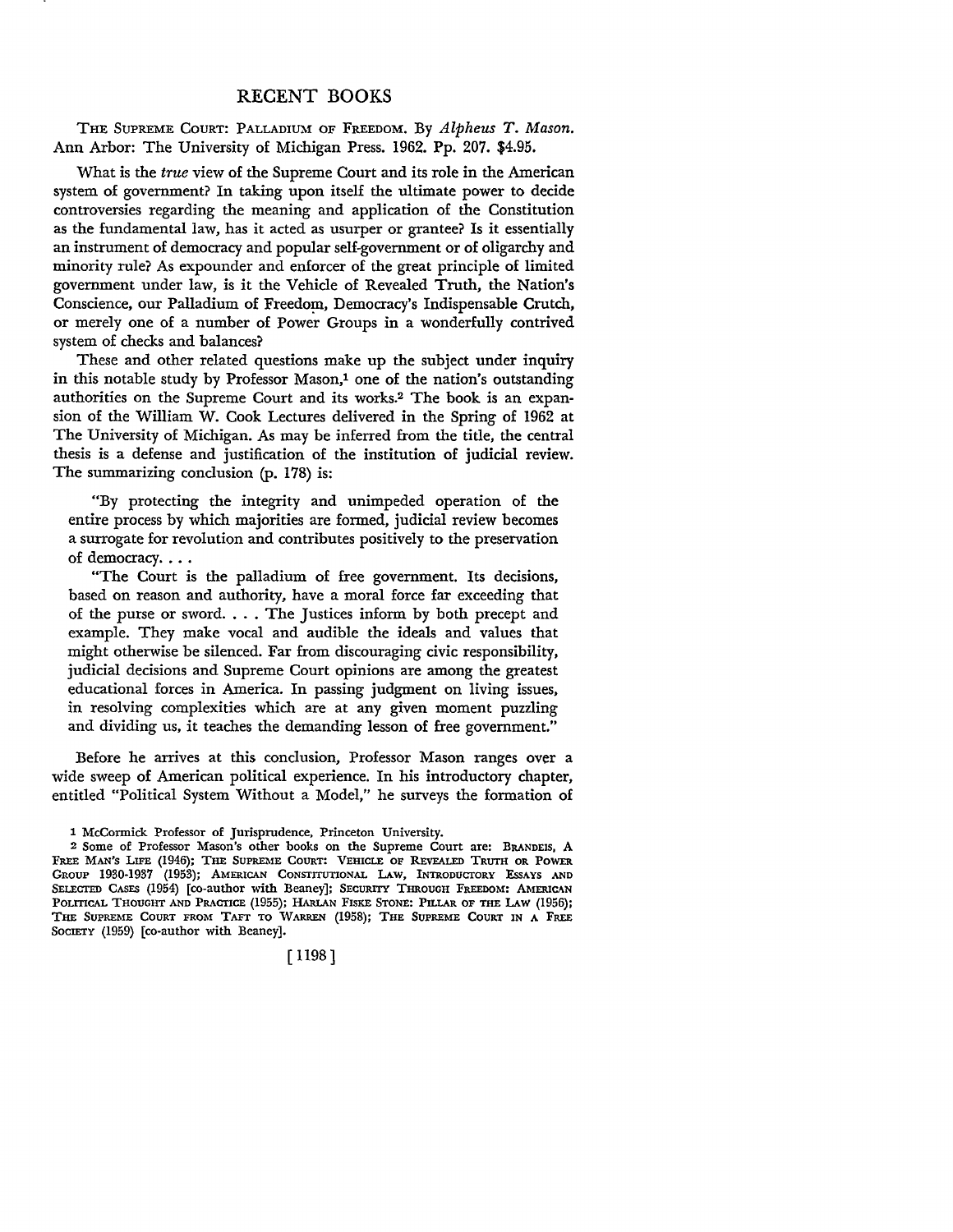RECENT BOOKS 1199

the Constitution. He views the Constitution as a logical culmination of one continuous revolutionary movement which began with the enunciation of a philosophy of government new to the world in the Declaration of Independence. Adoption of the Constitution amounted to a peaceful revolution directed toward an alteration of a loose confederation of states into an organic whole, founded upon the idea of popular government held in restraint under a built-in system of checks upon majority rule. Inclusion of a feasible amending procedure, coupled with a Bill of Rights subsequently added to insure more specifically toleration of dissent and expression of minority views, provided mechanisms by which further peaceful changes might be effected as circumstance warranted. In the eyes of the founding fathers, these arrangements would preclude, so far as it was humanly possible to do so, the need to resort to violent revolution as a method of change in the future.

In his third chapter, entitled "Cementing the Keystone," Professor Mason reviews the events leading up to establishment of judicial review as a part of the constitutional plan. His well-documented, carefully-reasoned conclusion is that judicial review was not only intended and expected by the framers to become an element in the plan of government, but that it was a logical, essential feature of the system. Two chapters follow in which he analyzes two periods of history during which, in the view of its critics-Jefferson during the era of the Marshall Court and F. D. Roosevelt during the regime of Mr. Chief Justice Hughes-judicial review was allegedly perverted into judicial supremacy. The final chapter examines the functioning of the Court in the area of its greatest concern since 1937, the maintenance of civil liberties and equality of treatment under the law.

One can not fail to be impressed by the profound erudition, felicity of style, and penetrating insight displayed by the author. His discourse is an intellectual feast fully measuring up in quality to the kind his previous writings in this area of scholarly inquiry have taught his readers to expect. As one who is generally in accord with his conclusions and evaluations as a whole, this reviewer finds it somewhat difficult to point to any matters upon which to take issue. Yet there is one point regarding which, in the reviewer's judgment, the author betrays a certain cloudiness of view. His is a point of view which characterizes the writings of a great many commentators of "liberal" outlook on the work of the Supreme Court in recent years, some of whom were extremely critical of the operation of the system of judicial review before the "Constitutional Revolution" of the 1930's. Introducing the second half of his discourse, the author raises the question, "Can a line of demarcation be maintained between judicial review and judicial supremacy?" (p. 91) This, he concedes, is "a problem of which its framers were acutely aware" and one which "is still troubling the Court and its critics more than a century and a half later." (p. 92) This, of course, is the central issue posed by the Supreme Court's having been accorded the role it has in the American scheme of government. The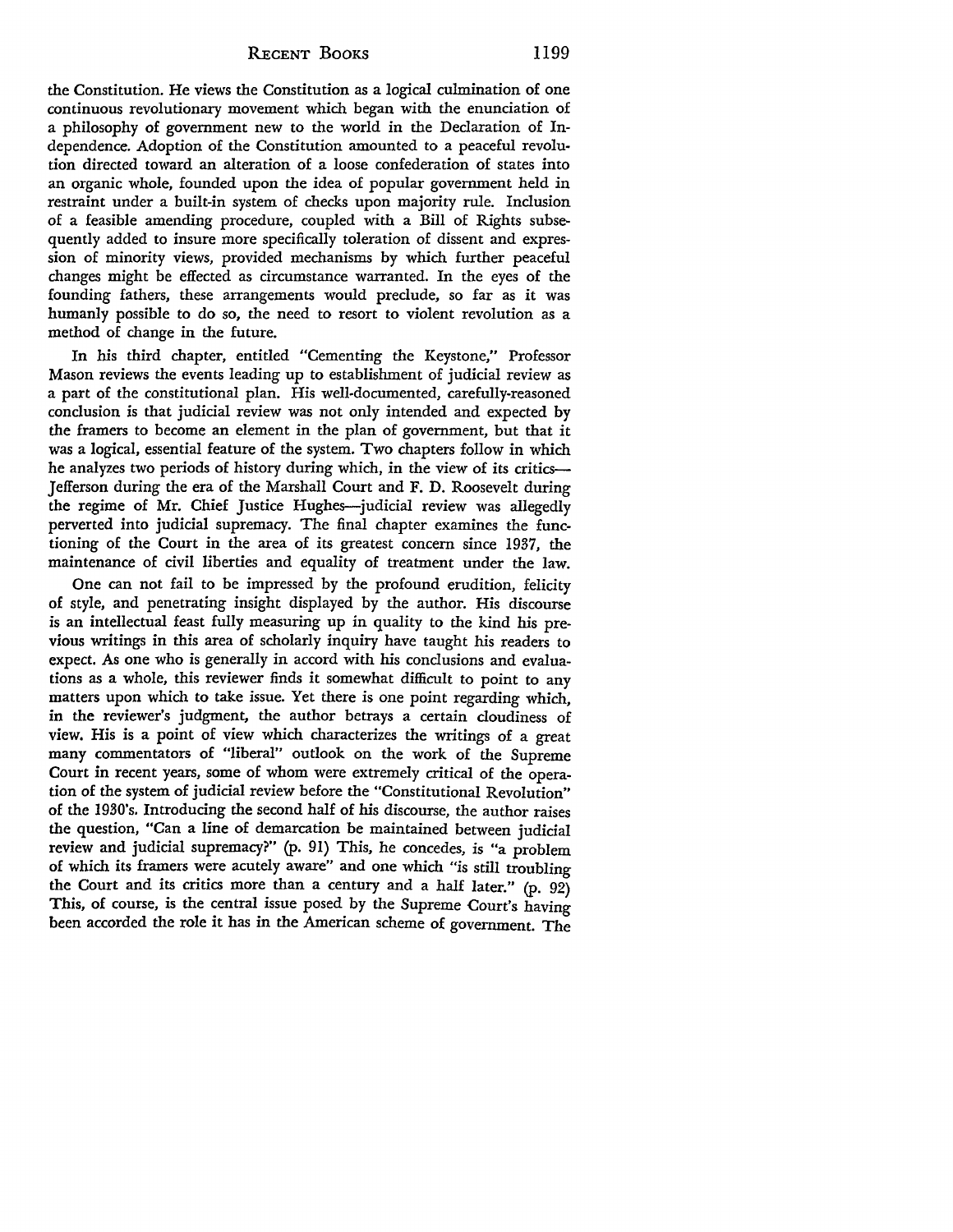author, it is evident from the structure of his discourse, appears to believe such a distinction can validly be drawn. In the judgment of this reviewer, the realistic answer that must be given to this question is "Nol"

To refuse to make such a distinction does not necessarily imply on the one hand a condemnation of judicial review as a feature of the American system of government nor on the other an acceptance of every pronouncement of the Supreme Court as "revealed truth" concerning the meaning of the Constitution. To attempt to draw a valid distinction between a *proper* exercise of the judicial veto on constitutional grounds ("judicial review") and an *abuse* of that power ("judicial supremacy") is to chase after a will-o' -the-wisp. It leads inevitably into the morass of an unrealistic, mechanistic conception of judicial review; into the habit of characterizing this decision as "good law" and that one as "bad law," this decision as "soundly in line with precedent" and that one as "capricious," this deci• sion as being "in accordance with the intent of the framers" and that one as "judicial amendment of the Constitution in disguise," this decision as "in accord with the spirit of the Constitution" and that one as "a departure from sound constitutional principles," and so on. However appropriate such characterizations of the Court's rulings may be if one views the Court simply as the highest court of law in the land, they have little or no validity in connection with its performance of its greatest function, that of giving concrete form and substance to the cryptic authorizing and limiting clauses which outline our constitutional plan. In this area judicial pronouncements on close issues necessarily involve a high degree of exercise of will and choice rather than judgment, of applied political philosophy rather than legal *expertise.* If one accepts the principle of according the "awful" power to the Supreme Court to disallow national and state govern• mental actions on the ground that they conflict with immutable principles incorporated in the Constitution, one has committed himself to the prin• ciple of accepting as equally valid, at least until they can be altered by one means or another, the "bad" rulings of the Court as well as the "good."

One must assume that the Justices who comprise the Court from time to time are equally sincere and devoted to the cause of maintaining unimpaired the principles of the Constitution as they perceive them. As the author points out, Mr. Justice Peckham's enshrinement of *laissez faire*  doctrine as a principle of constitutional law was an attempt to apply a kind of "preferred freedom doctrine of economic rights." (p. 119) Who can say his efforts to this end and those of his like-minded confreres on the bench were any more exercises in "judical supremacy" than those of Justices Black and Douglas later in advocating acceptance of a "preferred freedoms" doctrine in the area of civil liberties? Mr. Justice Peckham's unbounded confidence that "economic man," if allowed freedom from governmental restraints to pursue his material interests in the competition of the market place, would advance not only his own but the public interest to the maximum was in time found through economic science to have been in some mea-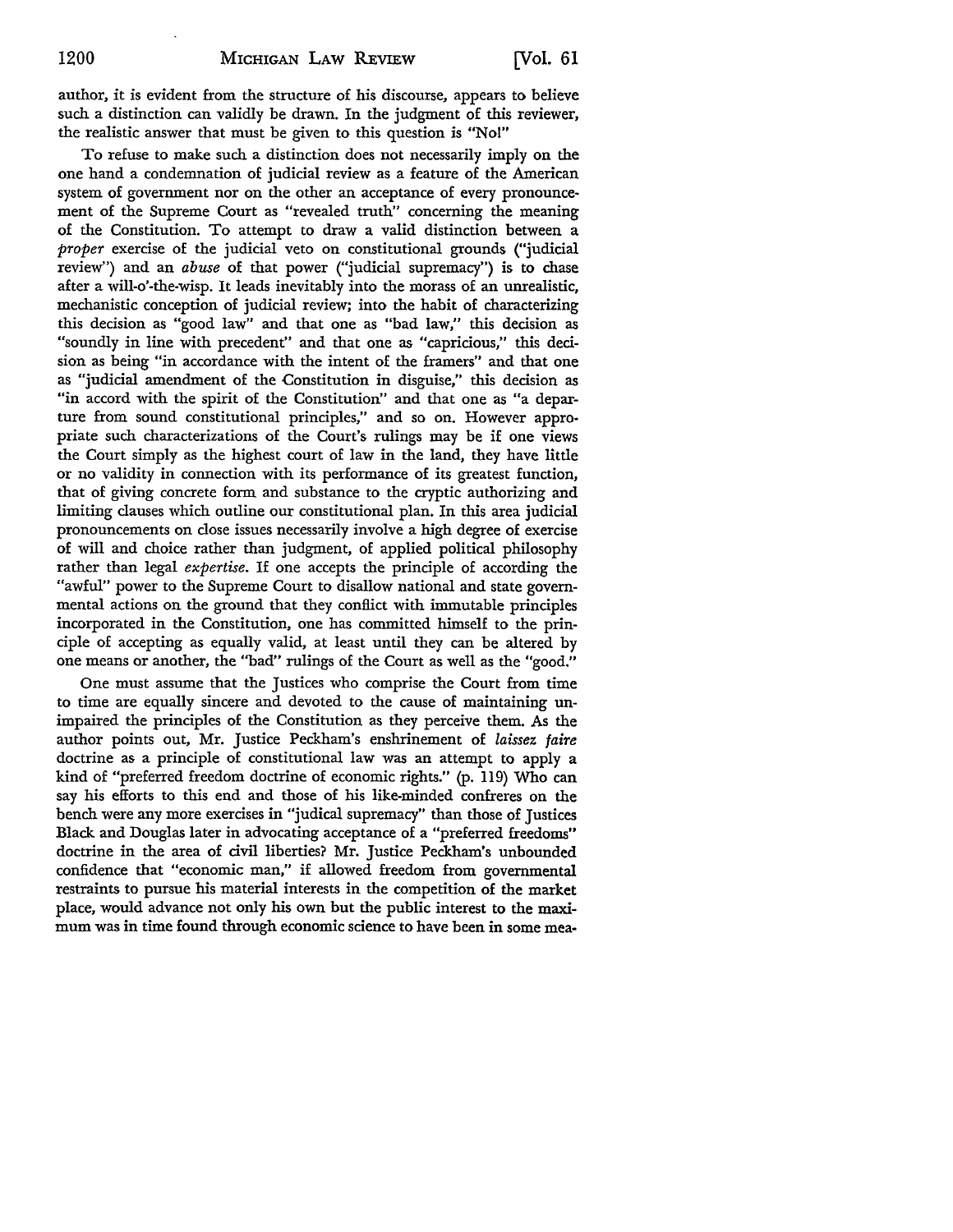### 1963] RECENT BOOKS 1201

sure misplaced, and was eventually adjudged unworthy of being dignified as sound constitutional doctrine. In view of new knowledge now being uncovered by social psychologists and other species of social scientists casting doubt on the validity of the theory that man is a ''rational animal" governed wholly by reason in his political and social behavior, who can say that the idea of complete reliance on untrammelled "competition in the market place of ideas" to reveal truth and induce its acceptance may not likewise be found to be properly subject to some measure of qualification also?

In short, in accepting the principle of judicial review one must also be prepared to accept the fact that it simply means elevating the Court, for good or ill, to the position of a "power group" in the governmental process. As one must do in making a judgment on the propriety of the Senate's maintaining a system of rules of debate which permit a minority to prevent majority action, one must weigh the possibilities for what he deems good against the possibilities for what he deems evil in such a system and accept the consequences of his judgment. In political affairs there is no power that can be used only for "good" ends; and this includes the power of judicial review.

To pursue this thought further, one may question the propriety of awarding to the Supreme Court the unqualified accolade given it in the subtitle: "Palladium of Freedom." It is true, of course, that in the last two or three decades the Supreme Court has made noteworthy contributions in advancing the cause of civil liberties, raising the standards of administration of criminal justice, striking down the barriers of racial discrimination, and enlightening the American people on the principles and ideals by which a truly democratic society must be guided. Its use of its power toward these ends has produced a remarkable reaction in popular attitudes toward the Court and toward the institution of judicial review. Many erstwhile critics have been converted into ardent defenders of this feature of our governmental system; many erstwhile defenders have been converted into critics. However, in this reviewer's opinion, to bestow this enconium upon the Court, without qualification, is to overlook several aspects of the matter. In the first place, the Court has chosen to emphasize its role of champion of civil rights and liberties only comparatively recently. One may well ask, Where was the Supreme Court when those who perceived the incompatibility of slavery with free government were attempting to restrict its spread and bring about its elimination? Where was the Court when the fourteenth and fifteenth amendments, designed to insure equality under the law to the newly-emancipated Negro, were in effect rendered into dead letters for three-quarters of a century?

Again, one may point out that such terms as "freedom" and "rights of minorities" are very tricky words indeed. As Lincoln pointed out in his story about the shepherd and the wolf, what is freedom for the one may well be regarded as an oppression by the other. One has only to call to